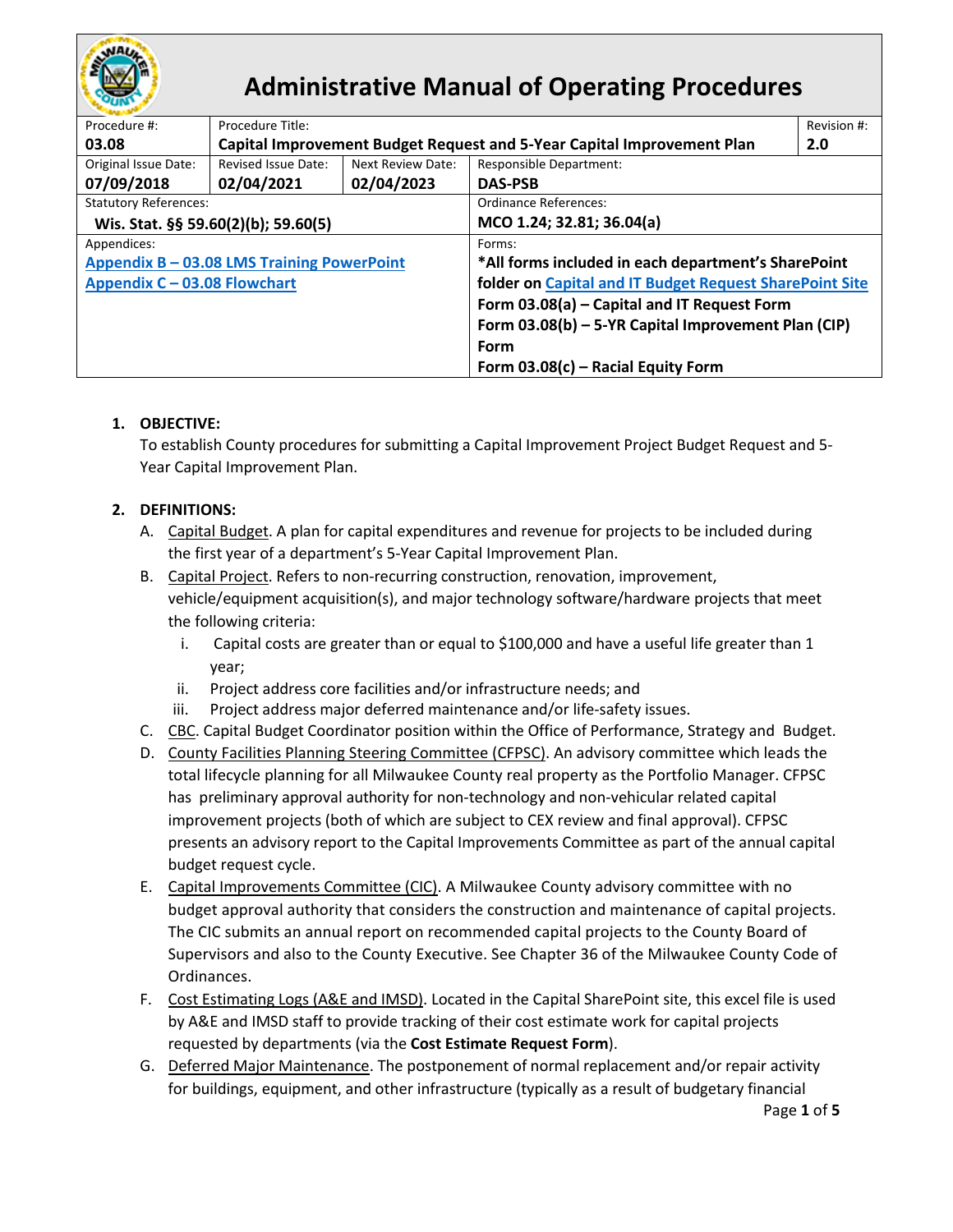constraints) which results in repair and/or replacement costs greater than or equal to \$100,000.

- H. Operating Budget. A combination of known expenses, expected future costs, and forecasted revenue over the course of a year.
- I. SharePoint. An enterprise system application that allows for the development and submittal of online departmental requests (via the *Capital and IT Request Form; 5-Year Capital Improvement Form*) for capital improvement projects, small IT projects, and 5-Year Capital Improvement Plans. The annual capital budget request process uses the Capital and IT Budget [Request](https://milwaukeecountywi.sharepoint.com/sites/external/capitalrequests/SitePages/Home.aspx) [SharePoint](https://milwaukeecountywi.sharepoint.com/sites/external/capitalrequests/SitePages/Home.aspx) [Site](https://milwaukeecountywi.sharepoint.com/sites/external/capitalrequests/SitePages/Home.aspx) and is administered by the CBC. "SharePoint" within this document refers to the *Capital and IT Budget Request SharePoint Site.*
- J. 5-Year Capital Improvement Plan (5-YR CIP). A plan for future capital project expenditures. The multi-year plan serves as a roadmap for creating, maintaining and funding present and future infrastructure requirements. The Capital Program addresses needs relating to the acquisition, expansion, and rehabilitation of long-lived facilities, rolling stock, systems, and other major infrastructure. The CIP serves as a planning instrument to identify needed capital projects and coordinate the financing and timing of these improvements. **Capital projects identified in years two through five of the CIP are for planning purposes only and DO NOT maintain any budget appropriation(s)/authority (unless committed by the County through a legally binding instrument or federal/state mandate).**

#### **3. OVERVIEW:**

A. County Departments have various capital and information technology needs. Department staff may submit requests to meet these needs each year, and those that pass various levels of approval are included in the County Executive's annual Recommended Capital Budget.

## **4. PROCEDURE:**

- A. Determining Project Type
	- i. Departments submitting a budget request identify whether the project is:
		- a. A new Capital Project request that meets the criteria in 2(C) above;
		- b. A Capital Project requested in a previous year's budget but not approved; or
		- c. An update to the department's 5-Year Capital Improvement Plan for an existing project.
- B. Section Requisite Forms (March mid-April) $\frac{1}{2}$  $\frac{1}{2}$  $\frac{1}{2}$ 
	- i. The [Capital and IT Budget Request SharePoint s](https://milwaukeecountywi.sharepoint.com/sites/external/capitalrequests/SitePages/Home.aspx)ite houses all needed forms and submission instructions.
		- a. CBC notifies IMSD to allow for security rights/access to be turned on for requesting Departments. CBC must email the IMSD HELPDESK address to make this change (CBC does not have administrative rights to do this task).
		- b. A listing of the applicable Department leaders and staff is included on the Capital and IT Budget Request SharePoint Site.
	- ii. The CBC sends an email to department leaders each year in the first week of March detailing the required forms, deadlines and specific submittal instructions. Additionally, the CBC sets up meetings with applicable Department staff to review the current year capital process, forms, instructions, and deadlines. Typically, the Departmental meetings are held within the

<span id="page-1-0"></span><sup>1,2,3</sup> The exact April date(s) are included in the annual capital budget instructions/memo sent to requesting departments in March.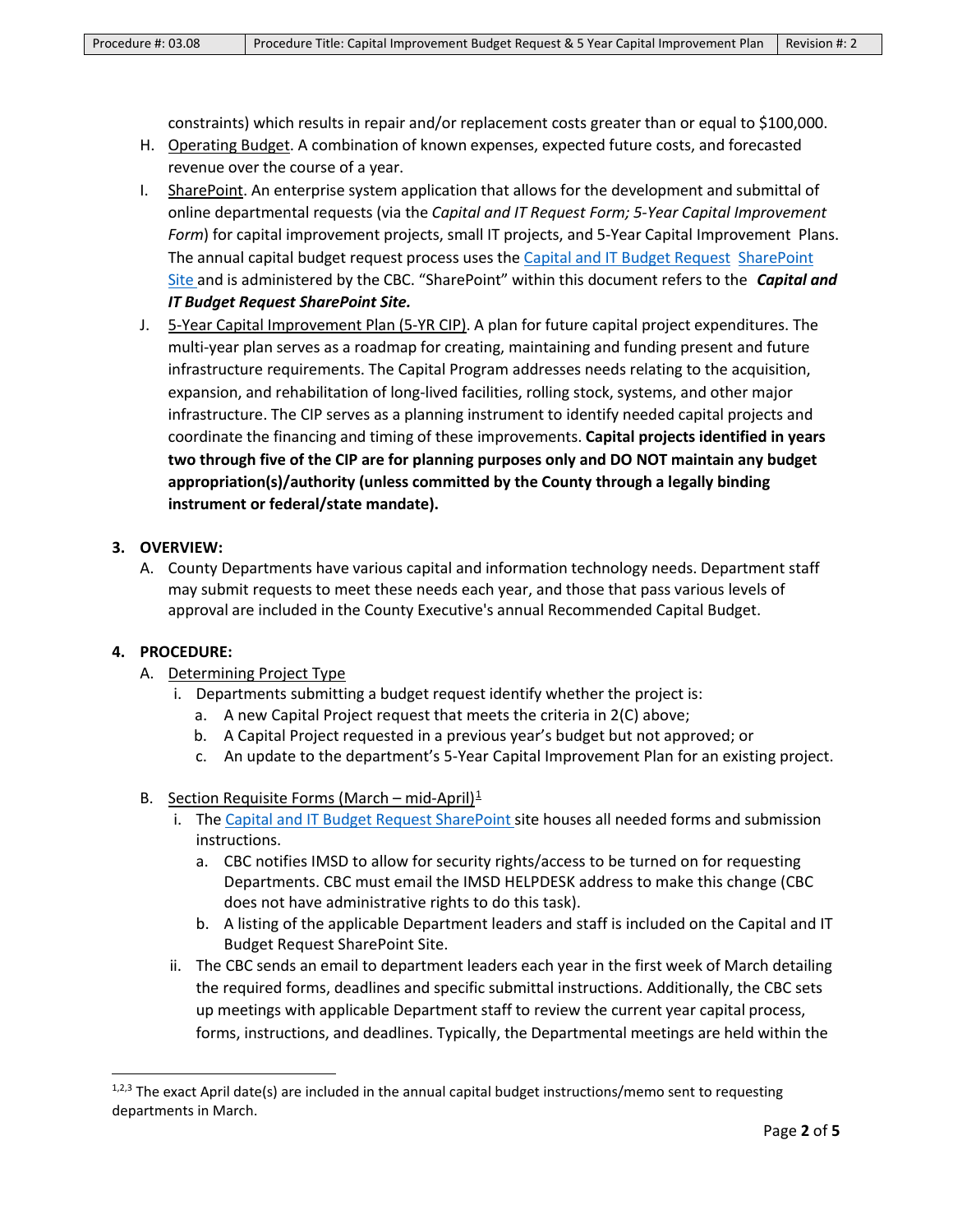first two weeks of March pending Departmental availability.

- a. For new projects, departments fill out the capital budget **Cost Estimate Request Form** and **5-Year Capital Improvement Plan Form** and submit to the SharePoint site.
- b. For projects requested but not approved in a prior year, departments update last year's **Cost Estimate Request Form** and **5-Year Capital Improvement Plan Form** and submit to the SharePoint site.
- c. For updates to existing projects (year 1 of the 5-Year CIP) as well as planned projects for years two (2) through five (5), departments update their **5-Year Capital Improvement Plan Form** and submit to the SharePoint site.
- iii. **Requesting Departments have until mid-April to submit Cost Estimate Request Form(s) to PSB for consideration.[2](#page-2-0)** This includes both new (see section B(ii)(a) above) and updated Cost Estimates Request Form(s) (see section B(ii)(b) above). New requests include those wherein no Cost Estimate Request Form has been created in previous years. Updated requests are those that have been created during a previous year's capital budget request process (after March of that year) but were not ultimately adopted by the County Board as part of the annual budget process.
	- a. Requesting Departments are strongly encouraged to not wait until the final week to submit Cost Estimate Request Forms. This will ensure that PSB, A&E, and IMSD are allowed enough time to review the requests.

#### C. DAS Review Process (March – mid-April) $\frac{3}{2}$  $\frac{3}{2}$  $\frac{3}{2}$

- i. Various divisions within DAS conduct the initial review of submitted requests.
	- a. PSB (CBC) reviews all requests.
	- b. IMSD (IMSD Project Management Office Director & IMSD Unit Principals *(may be limited based on staffing capacity*)) conducts a preliminary review of IT Capital Projects.
	- c. A&E (A&E Director & A&E Unit Principals *(may be limited based on staffing capacity*)) conducts a preliminary review of real property Capital Projects.
- ii. Various incomplete or unclear requests are sent back to departments for corrections (by PSB, IMSD, or A&E staff identified in sections C(i)(a),(b),(c) above). Departments submit the revised request on SharePoint (as outlined in the aforementioned March capital budget request memo to Departments and outlined again as part of the March CBC meetings with Departments).
- iii. The requesting Department places any outstanding issues related to the project in an out-year of the 5-Year Capital Improvement Plan for consideration in future years.
- iv. **Real Property Capital Projects with total cost estimates under \$100,000 will NOT be included in the Capital Budget. Departments may include these projects as part of their Operating Budget request.[4](#page-2-2)**

<span id="page-2-2"></span><span id="page-2-1"></span><span id="page-2-0"></span><sup>4</sup> Total project costs include all phases of the project from planning and design through construction/implementation.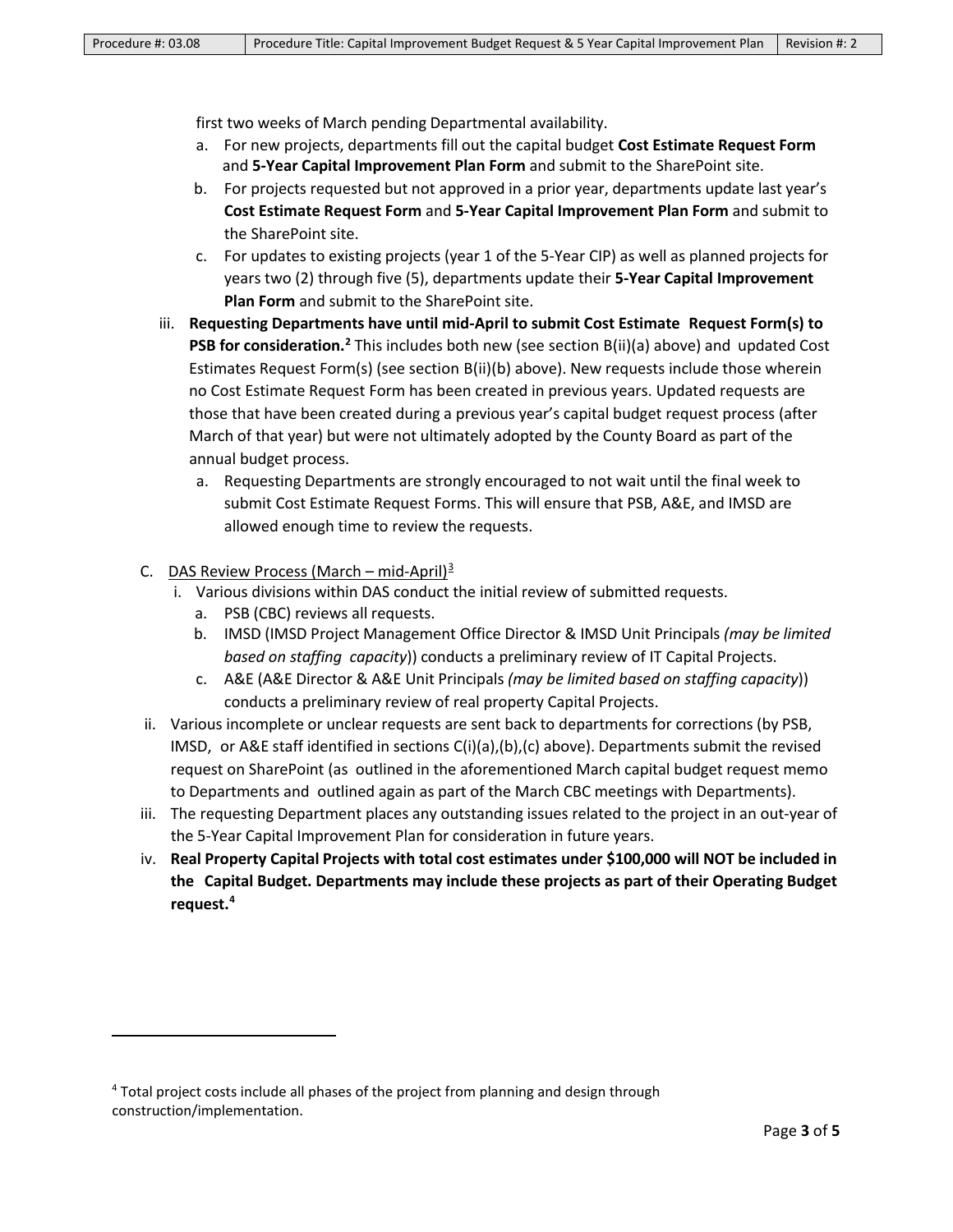| I.) Meets the \$100k Capital threshold and can be included in your dept's capital budget request: |                                                                           |           |                       |     |                                        |   |                                      |  |  |
|---------------------------------------------------------------------------------------------------|---------------------------------------------------------------------------|-----------|-----------------------|-----|----------------------------------------|---|--------------------------------------|--|--|
|                                                                                                   | <b>Year 1 BUD REQ</b>                                                     |           | <b>Year 2 BUD REQ</b> |     | <b>Year 3 BUD REQ</b>                  |   | Years 1-3                            |  |  |
|                                                                                                   | Planning & Design/<br>Feasibility Study/<br><b>Requirements Gathering</b> |           | ROW*                  |     | Construction/<br><b>Implementation</b> |   | <b>TOTAL</b><br><b>Project Costs</b> |  |  |
| <b>EXAMPLE 1: Bridge Replacement</b>                                                              | \$89,000                                                                  | $^{+}$    | \$0                   | $+$ | \$445,000                              | Ξ | \$534,000                            |  |  |
| <b>EXAMPLE 2: Feasibility Study</b>                                                               | \$125,000                                                                 | $+$       | \$0                   | $+$ | $\mathsf{S}0$                          | Ξ | \$125,000                            |  |  |
| II.) Under \$100k Capital threshold; place in your dept's operating budget request:               |                                                                           |           |                       |     |                                        |   |                                      |  |  |
|                                                                                                   | Year 1 BUD REQ                                                            |           | <b>Year 2 BUD REQ</b> |     | <b>Year 3 BUD REQ</b>                  |   | Years 1-3                            |  |  |
|                                                                                                   | Planning & Design/<br>Feasibility Study/<br><b>Requirements Gathering</b> |           | ROW*                  |     | Construction/<br>Implementation        |   | <b>TOTAL</b><br><b>Project Costs</b> |  |  |
| <b>EXAMPLE 1: Roof Replacement</b>                                                                | \$15,000                                                                  | $\ddot{}$ | \$0                   | $+$ | \$75,000                               | Ξ | \$90,000                             |  |  |
| <b>EXAMPLE 2: Feasibility Study</b>                                                               | \$85,000                                                                  | $\ddot{}$ | S <sub>0</sub>        | $+$ | \$0                                    | Ξ | \$85,000                             |  |  |

\*ROW=Right of Way

- v. Completed requests adhering to sections C(i) through C(iv) above are input into the Cost Estimate Logs and the primary IMSD or A&E designee(s) are alerted via email (by the CBC).
	- a. The CBC enters the Project # and Title and alerts IMSD and A&E designees that the project is ready for a cost estimate.
	- b. IMSD and A&E designee(s) assign the capital project cost estimating items to their respective staff. Primary designee(s) and assigned A&E and IMSD cost estimating staff complete the Cost Estimate Logs.
- vi. The CBC compiles the completed requests and cost estimates and then forwards to the appropriate committee(s) for review. Currently, these committees consist of the CFPSC (subject to change).
	- a. The committees may change from year to year pending DAS administrative actions and/or County Board policy changes. Additionally, such changes may occur during the annual capital request phase process. If such changes occur, the CBC will communicate and coordinate the changes to requesting Departments as soon as the information is available and made verifiable to the CBC.
- D. Committee(s) review Process (3rd Week in May 1st Week in June)
	- i. The CFPSC reviews and provides preliminary approvals/recommendations for non-IT projects.
		- a. Denied Capital Project requests (over \$100,000) are placed in an out-year of the 5-Year Capital Improvement Plan by the requesting department. The request can be resubmitted for consideration in the subsequent budget year.
- **E.** Approved Requests (Last Business Day of June 1st Week of July)
	- i. Departmental capital requests (as approved by their respective committee(s), if applicable)